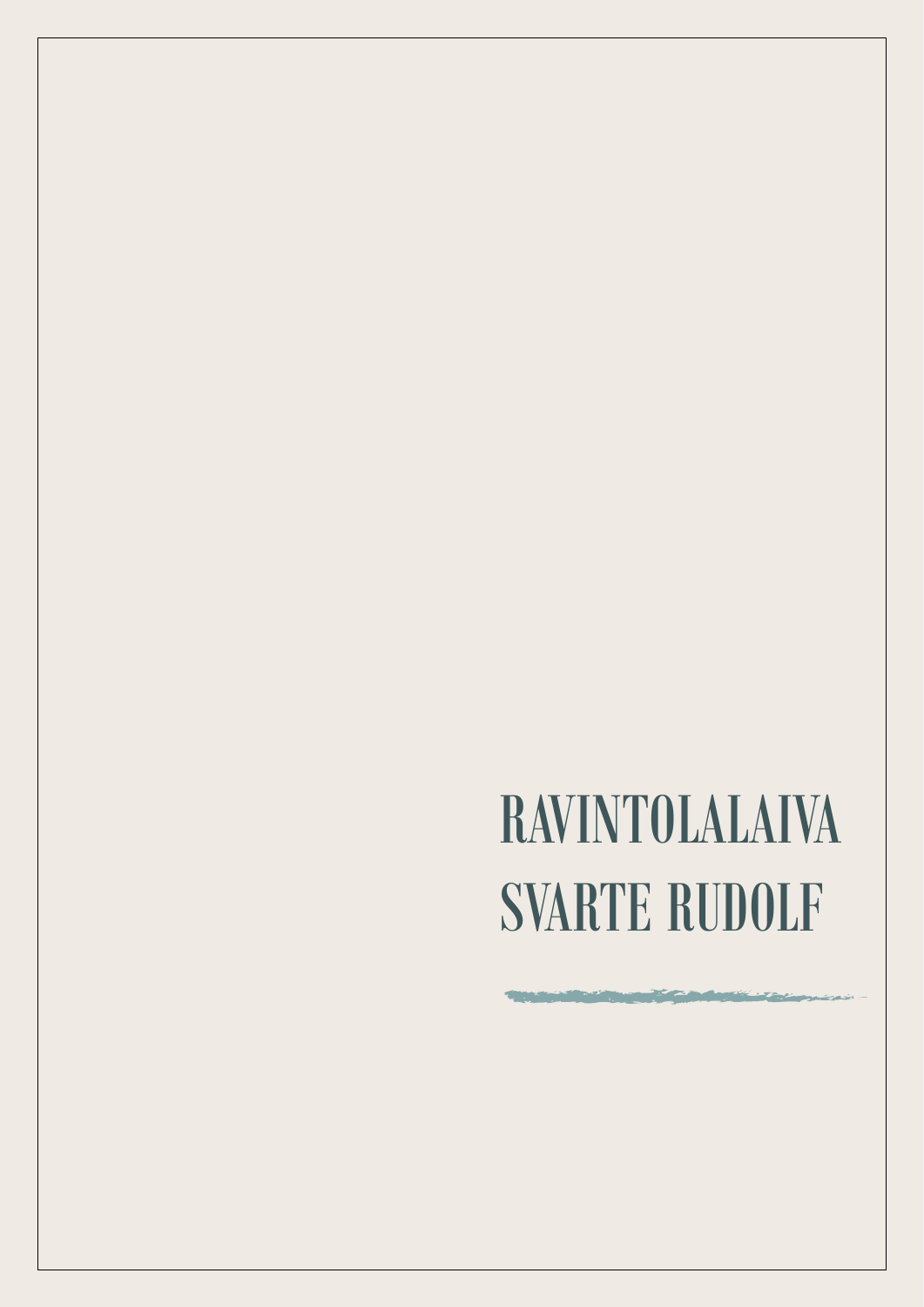# **STARTERS**

SNAILS Á LA SVARTE (L,G\*) 11,50€ Herb-garlic butter fried snails, bread á la ship

BREAD Á LA SHIP WITH PESTO (L) 6,90€

CHICKEN-CAESAR SALAD (L,G\*) 10,90€/19,90€ Grilled chicken breast (FIN) crispy Romaine salad, Caesar dressing, croutons and Parmesan cheese

#### TOAST SKAGEN Á LA SVARTE (L,G\*) 12,90€

Shrimp-citrus mayonnaise, raw-salted salmon and red onion on dark bread

TOMATO-MOZZARELLA SALAD (L,G\*) 9,50€ Rucola, cherry tomato, Bufala mozzarella,

balsamico vinaigrette and bread of the ship

### **MAIN COURSES**

BALTIC HERRINGS (L)  $16,90 \in$ Traditional Baltic herrings á la Svarte, mashed potatoes, dill-smetana, cucumbers

FRIED FISH (L,G)  $28,90 \in$ Fried fish of the day , pea puré, new potatoes and white wine sauce

PEPPER STEAK (L,G) 36,90€ Beef tenderloin 175g (FIN), pepper sauce, potatoes á la ship and season´s vegetables

GRILLED STEAK (L,G) 27,90€ Beef sirloin 175g(FIN), French fries country style, season´s vegetables and herb butter

SVARTE´S BURGER (L,G\*) 21,90€ Minced beef steak 150g (FIN), pickle, Pepperjack-cheese, kimchi mayonnaise, glazed bacon, rucola, pickled onion and French fries country style

GRILLED SALMON L,G) 26,90€ New potatoes, dill smetana and fresh summer salad

CHICKEN BREAD Á LA SVARTE (VL,G\*) 22,90€ Grilled chicken breast (FIN) and grilled goat cheese on bread, white wine sauce on top, served with Caesar salad

SVARTE´S SMOKED SALMON PASTA (L) 18,90€ Creamy pasta with smoked salmon and Parmesan cheese

SHRIMP SALAD (L,G\*) 22,90€ Lime-chili marinated shrimps, fresh summer salad and bread á la ship

GOAT CHEESE CHICKEN (VL,G)22,90€ Grilled chicken breast,(FIN), vegetables of the season and red wine sauce

VEGETABLE PORTION OF THE DAY 16,90€ Ask your waiter for more information!!